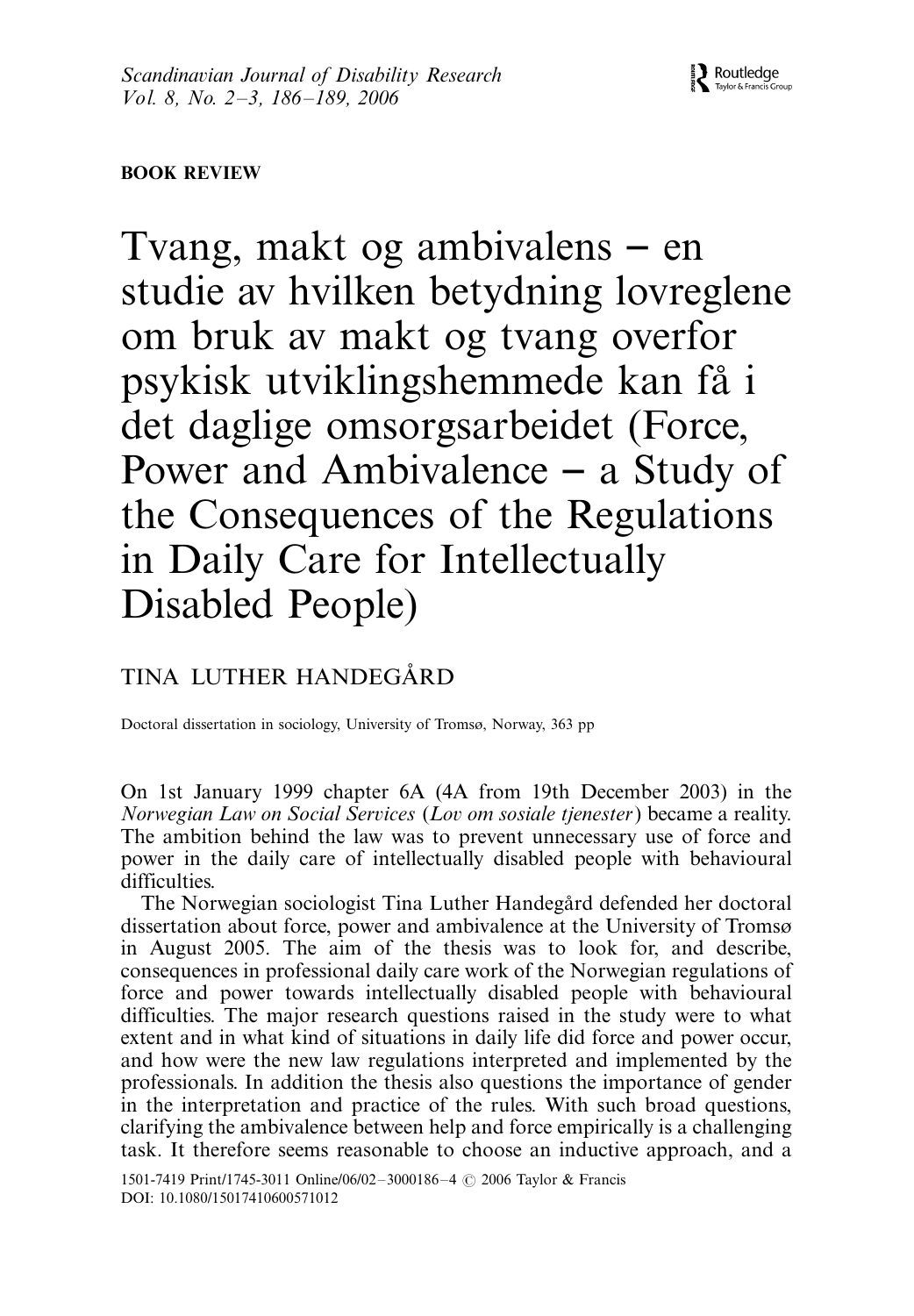kind of explorative journey through the care-giving services in group-homes. On the other hand, it might be queried whether the thesis really is an inductive study, since the first step towards the answers to her questions is via a quantitative survey. Let us take a closer look at the research methods used.

#### Method Triangulation

Handegård mixed methods and her thesis became methodologically very interesting, but also a complicated, piece of work. She makes a distinction between what she calls the ''external'' and ''internal'' contexts in her study. The external context is defined as the organizational structures, the physical structures and resources (personnel density, personnel education, access to supervision and support-systems for personnel). The internal context is defined as the care atmosphere in the group-homes, characterized by the concepts of normalization work, power and ambivalence. Two quantitative questionnaires with retrospective questions were used to study the external dimensions of care. The first collected data from 1998, the time before the law regulations were implemented. The second collected data from 1999, the first year where professionals in group-homes explicitly reported use of force. The respondents in both studies were the leaders in the group-homes (response rate 61% and 52.7%). The surveys represent interesting findings as crosssectional data sources. As the use of force and power was not registered systematically in the period covered by the first survey, questions can be raised about the comparisons made between the two surveys.

The dominant part of the data in the thesis is observational data from five group-homes for people with intellectual disabilities. Handegård spent approximately 1 month in each group-home. Her focus was on the professionals, and the interaction between professionals and residents of the group-homes. This is an empirical grounded analysis in which Handegård alternated between data collection and data analysis. Through the analysis she developed theoretical concepts in the arena of care. Before I introduce her findings, I will give a short overview of her frame of reference and the background to her study.

### Background

The thesis is written as an anthology with 11 chapters. Chapter one introduces the research questions and introduces the political debate prior to the legal regulations, as well as central concepts in the debate leading up to the passing of the law. An understanding of the political debate is important as a background to understand some of the difficulties in such regulations, and Handegård has done this well. This chapter also introduces the present research in this area. The research review is mainly of Scandinavian studies, and there is very little information about how these studies have been selected or what kind of keywords she has used in her searches for information. It might thus be asked why she has omitted this information, especially when we know that privilege regulations and anti-discrimination regulations are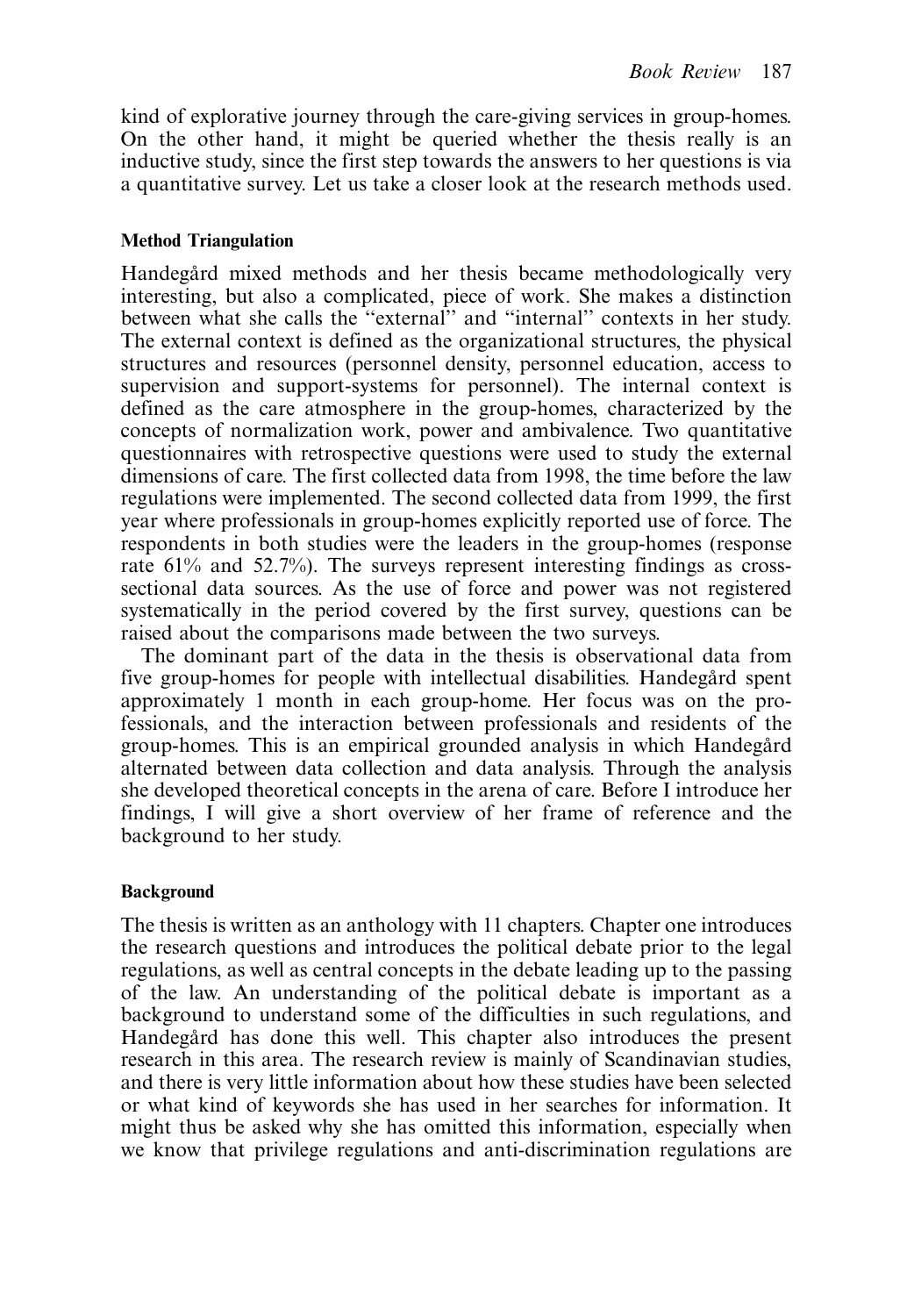mostly used in the USA, Canada and the UK. This omission does not, however, overshadow the fact that this thesis can be regarded pioneer work in the study of care.

Chapter two examines the conceptual framework of the studies. The concepts of force and power are both defined politically and theoretically. Politically Handgård has used different kinds of white papers and other public papers. Theoretically she has looked into the sociological literature. She seems to have a pretty pragmatic relation to the theoretical field, illustrated by references to classical sociologists such as Weber, Durkheim and Foucault, but also to contemporary Norwegian sociologists such as Gunneriusen, Martinussen and Tøssebro. This makes an interesting introduction to the field, but it might also appear superficial because it is difficult to grasp the core differences between the various approaches.

In chapter three Handegård take us into how the politics of care for intellectually disabled people has developed in Norway since 1949 to the present. Her focus is on changes in the structural framework. In chapter four she introduces the concept of care and care work with references to Scandinavians such as Szebehely and Wærnes. Handegård uses Wærnes' set of concepts and distinction between care and services. During the analysis the thesis becomes a rich illustration not only of what is happening in grouphomes for intellectually disabled people, but also in defining care in general as a moral practise. I will expand on that point in the section on findings. In the next chapter she discusses what kind of consequences the decrease in judicial regulations might have on daily care, such as social control, loss of situational flexibility, and repressing the moral duties of society and individuals.

## Findings

It is definitively the qualitative part of the thesis which is the most interesting, both empirically and theoretically. It is the construction of typologies reflecting everyday life practices, ideology and law regulations. Handegård constructs three typologies of what she calls care profiles: ''the behaviourally directed profile'', ''the profile of daily living'' and ''the passive user directed profile''. Through these profiles she describes what kind of mechanisms direct daily care work and how the different contexts influence the professionals' understanding of force and regulations in their daily work. She also describes care work as gendered work. The new dimension in this gendered work is Handegård's link to the physical context. In "the passive user directed" profile she finds a male ''macho-inspired-milieu'', where female workers become representatives for the traditional feminine way of behaviour. Within these settings little attention was paid to the new force regulations. The workers identified the law with an ideology they wanted to neglect and refuse. They looked upon their job as caretakers and not care-givers. Because of their construction of reality, they initiated few activities unless the intellectually disabled people asked for it. In the "behaviour directed" profile Handegård found a stereotypical masculine way of behaviour independent of the workers biological sex. Here the care-giving became very structured and the work